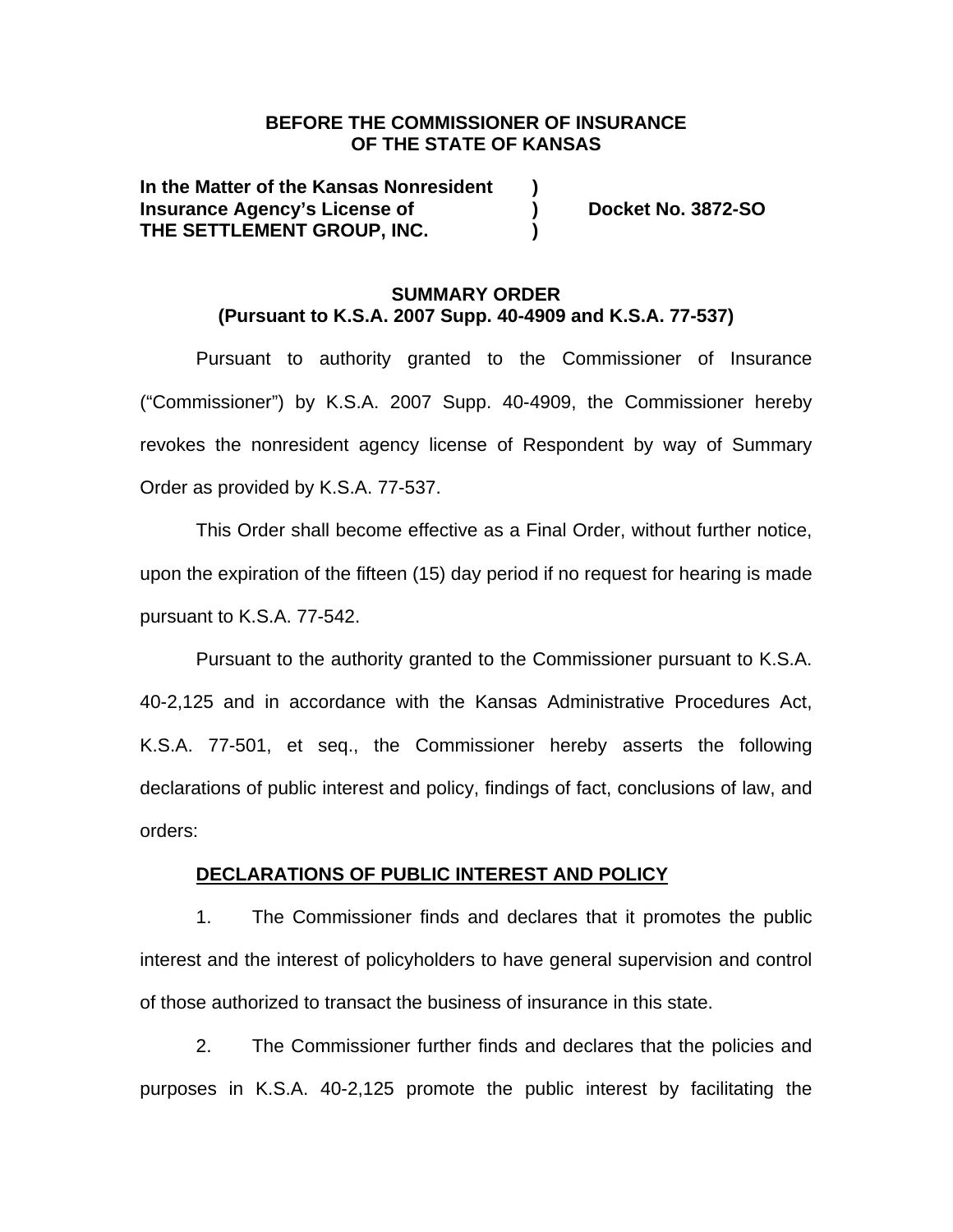achievement of the objectives enumerated in K.S.A. 40-952, 40-1137, and K.S.A. 2007 Supp. 40-2404.

## **Findings of Fact**

The Commissioner has been shown the following facts:

1. Records maintained by the Kansas Insurance Department ("KID") indicate that The Settlement Group, Inc. ("Respondent") is licensed as a nonresident title agency to transact the business of title insurance in the State of Kansas, and has been so licensed since March 4, 2005. KID records further indicate a legal address of 6240 Old Dobbin Lane, Suite 150, Columbia, Maryland 21045 and a mailing address of 2200 Edenbrooke Court, Eldersburg, Maryland 21784.

2. The Commissioner of Insurance ("the Commissioner") has jurisdiction over the subject matter of this proceeding, and this proceeding is held in the public interest.

3. On or about March 7, 2005, KID sent Respondent a copy of Kansas Statutes Annotated ("K.S.A.") 40-1137 and other filing requirements.

4. No response was received by Respondent.

5. On or about November 5, 2007, Fidelity National Title Insurance Company advised KID that the Settlement Group, Inc. had written fourteen (14) policies as of October 21, 2007.

6. No report was filed by Respondent for 2005 through 2007.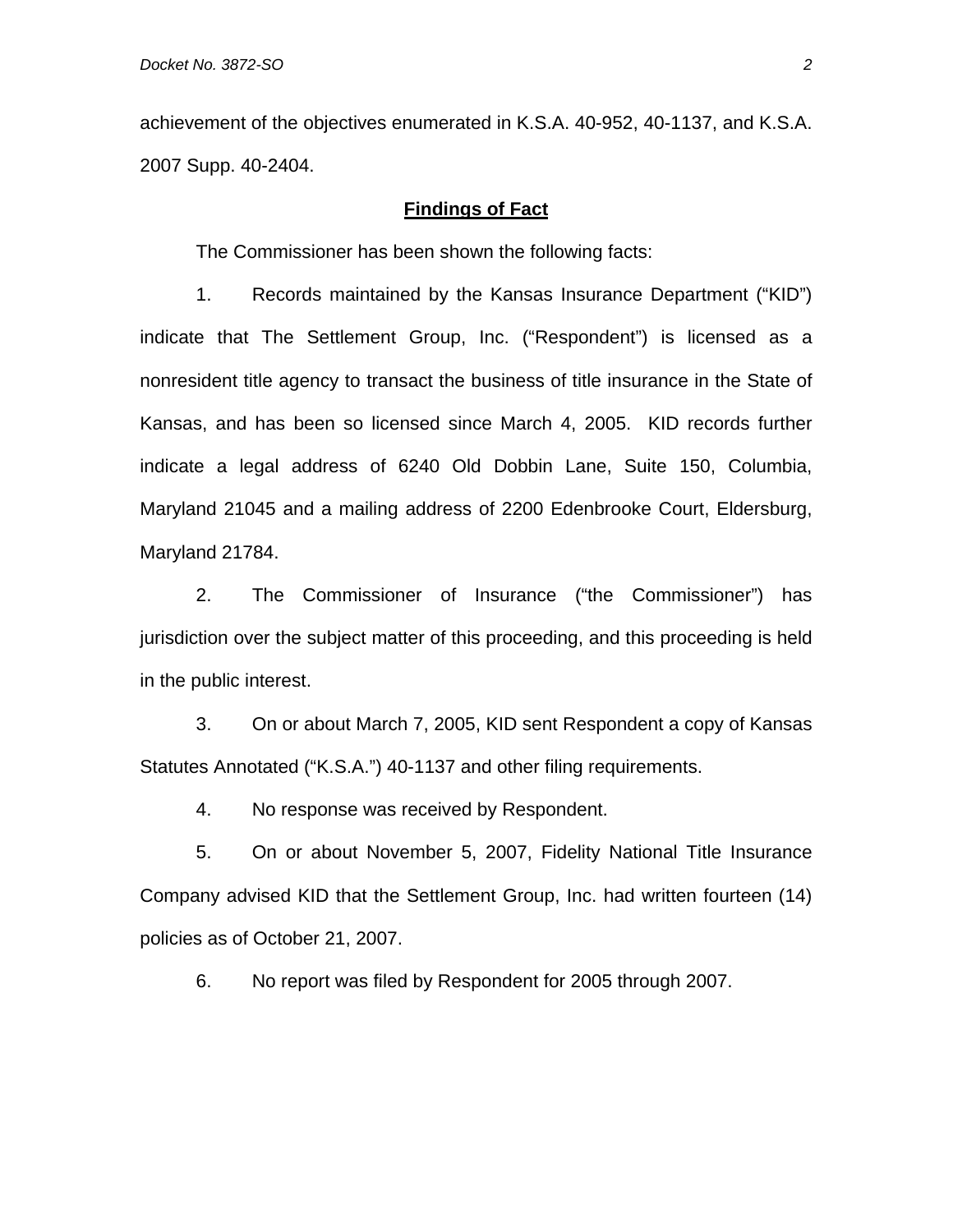7. Kansas Statutes Annotated ("K.S.A.") 40-952(c) states, in relevant

part:

…Every insurance agent, agency or company authorized to transact title insurance in this state shall file with the commissioner every manual of classification, rules and rates, every rating plan, every rate card and every modification of the foregoing which may be used in connection with providing title insurance or other services in connection with real estate transactions on property located in counties having a population of 10,000 or more. No charge may be made by any title insurance agent, agency or company that has not been filed with the commissioner as required by this section. Any service customarily provided by a title insurance agent or affiliated entity that is not included in the rates shall be disclosed when the rates are filed with the commissioner.

8. K.S.A. 40-1137(d) states, in relevant part:

Each title insurance agent shall have an audit made of its escrow, settlement and closing deposit accounts, conducted by a certified public accountant or by a title insurer for which the title insurance agent has a licensing agreement, according to the following schedule. Audits shall be considered current if dated within the 12 months prior to submission of the audit as required herein. The title insurance agent shall provide a copy of the audit report to the commissioner and to each title insurance company which it represents within 160 days after the close of the calendar year for which an audit is required. Title insurance agents who are attorneys and who issue title insurance policies as part of their legal representation of clients are exempt from the requirements of this subsection. However, the title insurer, at its expense, may conduct or cause to be conducted an annual audit of the escrow, settlement and closing accounts of the attorney. Attorneys who are exclusively in the business of title insurance are not exempt from the requirements of this subsection. Audits shall be required as follows:

- (1) Annual audit required in counties having a population of 40,001 and over;
- (2) biennial audit required in counties having a population of 20,001 - 40,000; and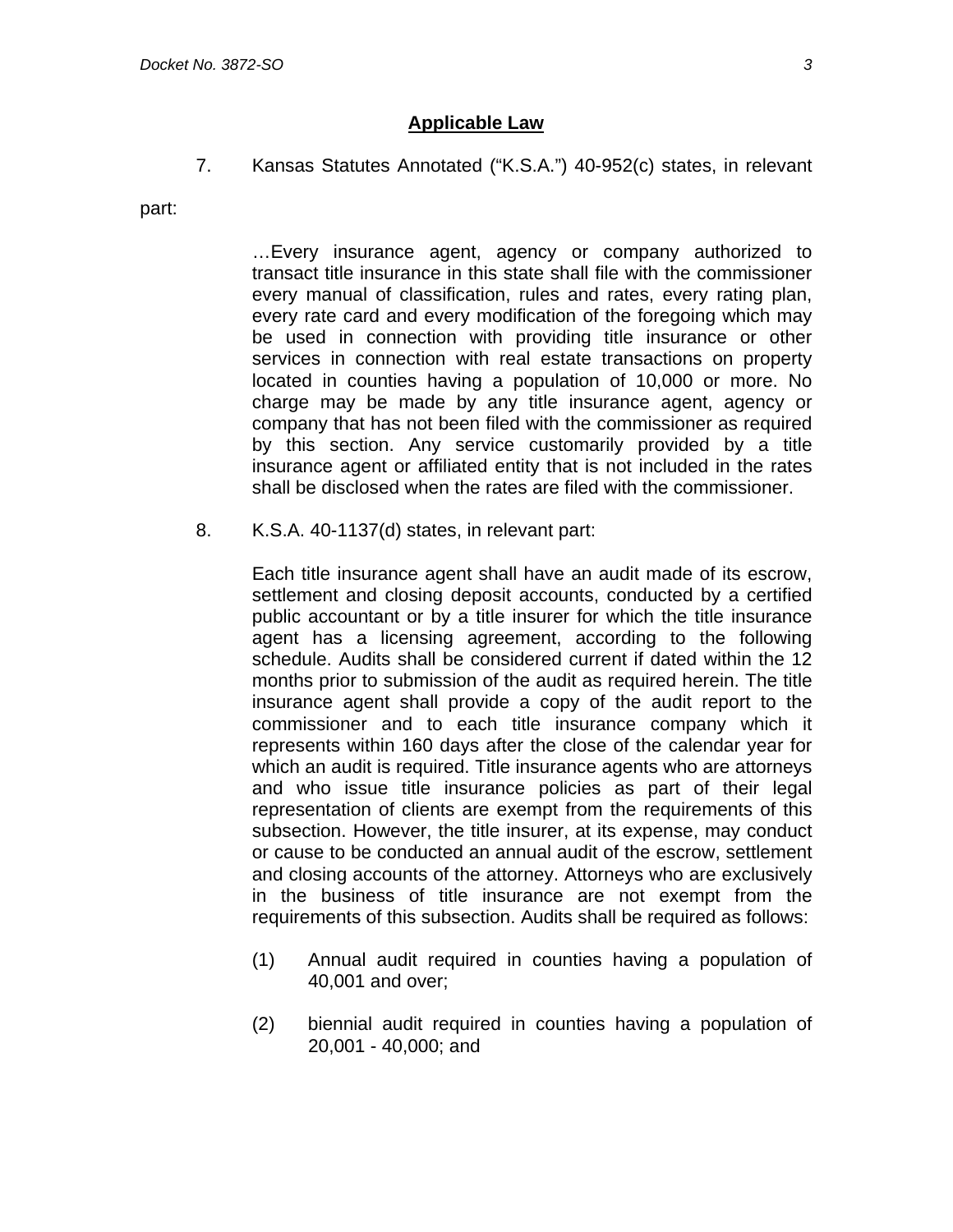- (3) triennial audit required in counties having a population of 20,000 or under.
- 9. K.S.A. 40-2,125(a) states, in relevant part:

If the commissioner determines after notice and opportunity for a hearing that any person has engaged or is engaging in any act or practice constituting a violation of any provision of Kansas insurance statutes or any rule and regulation or order thereunder, the commissioner may in the exercise of discretion, order any one or more of the following:

- (2) suspension or revocation of the person's license or certificate if such person knew or reasonably should have known that such person was in violation of the Kansas insurance statutes or any rule and regulation or order thereunder;…
- 10. K.S.A. 2007 Supp. 40-2404(14) states, in relevant part:

(e) As used in paragraphs (e) through (i)(7) of this subpart, unless the context otherwise requires:

- (i) "Associate" means any firm, association, organization, partnership, business trust, corporation or other legal entity organized for profit in which a producer of title business is a director, officer or partner thereof, or owner of a financial interest; the spouse or any relative within the second degree by blood or marriage of a producer of title business who is a natural person; any director, officer or employee of a producer of title business or associate; any legal entity that controls, is controlled by, or is under common control with a producer of title business or associate; and any natural person or legal entity with whom a producer of title business or associate has any agreement, arrangement or understanding or pursues any course of conduct, the purpose or effect of which is to evade the provisions of this section.
- (ii) "Financial interest" means any direct or indirect interest, legal or beneficial, where the holder thereof is or will be entitled to 1% or more of the net profits or net worth of the entity in which such interest is held. Notwithstanding the foregoing, an interest of less than 1% or any other type of interest shall constitute a "financial interest" if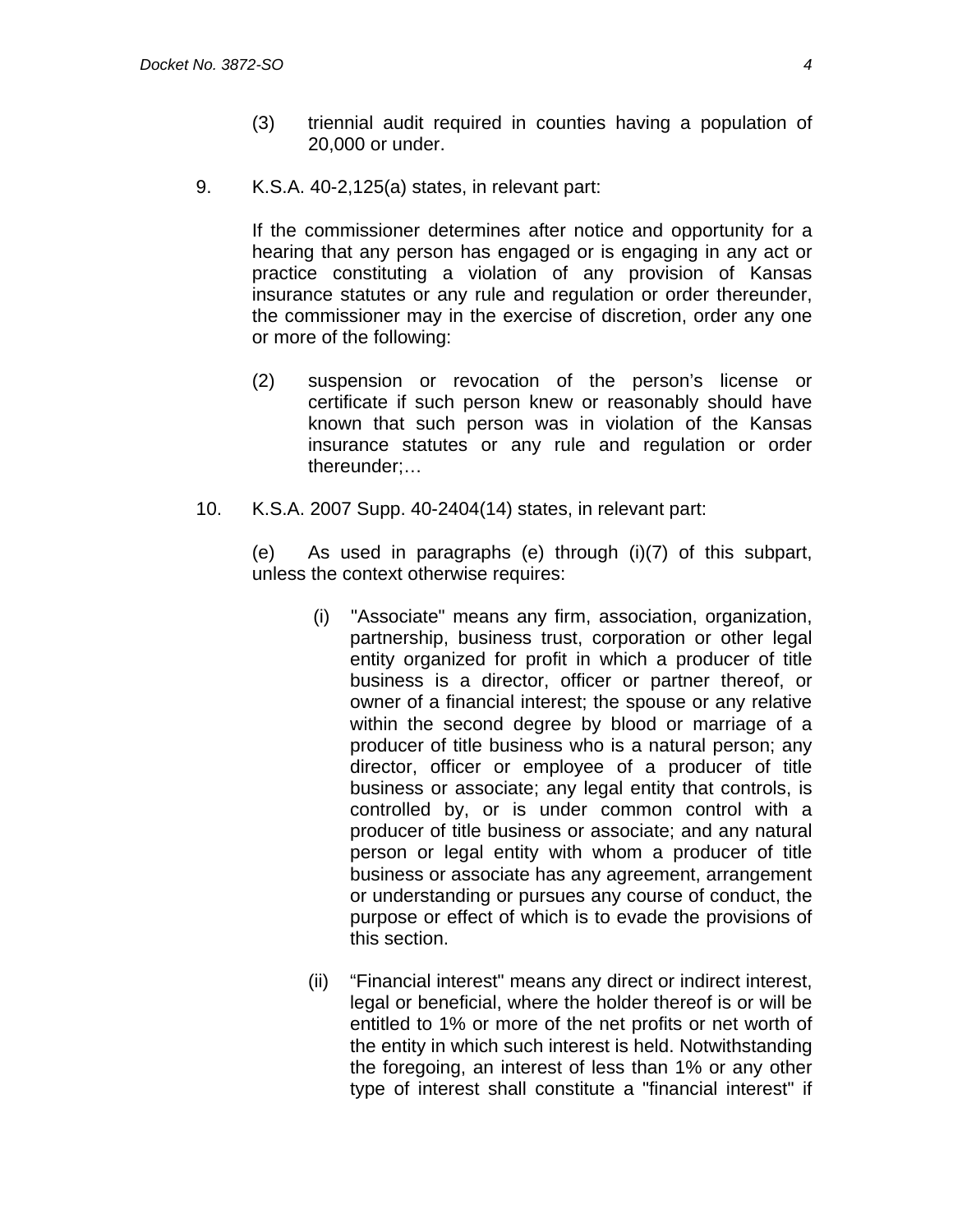the primary purpose of the acquisition or retention of that interest is the financial benefit to be obtained as a consequence of that interest from the referral of title business.

- (iii) "Person" means any natural person, partnership, association, cooperative, corporation, trust or other legal entity.
- (iv) "Producer of title business" or "producer" means any person, including any officer, director or owner of 5% or more of the equity or capital or both of any person, engaged in this state in the trade, business, occupation or profession of:
	- (A) Buying or selling interests in real property;
	- (B) making loans secured by interests in real property; or
	- (C) acting as broker, agent, representative or attorney for a person who buys or sells any interest in real property or who lends or borrows money with such interest as security.

(f) No title insurer or title agent may accept any order for, issue a title insurance policy to, or provide services to, an applicant if it knows or has reason to believe that the applicant was referred to it by any producer of title business or by any associate of such producer, where the producer, the associate, or both, have a financial interest in the title insurer or title agent to which business is referred unless the producer has disclosed to the buyer, seller and lender the financial interest of the producer of title business or associate referring the title insurance business.

(g) No title insurer or title agent may accept an order for title insurance business, issue a title insurance policy, or receive or retain any premium, or charge in connection with any transaction if: (i) The title insurer or title agent knows or has reason to believe that the transaction will constitute controlled business for that title insurer or title agent, and (ii) 70% or more of the closed title orders of that title insurer or title agent during the 12 full calendar months immediately preceding the month in which the transaction takes place is derived from controlled business. The prohibitions contained in this subparagraph shall not apply to transactions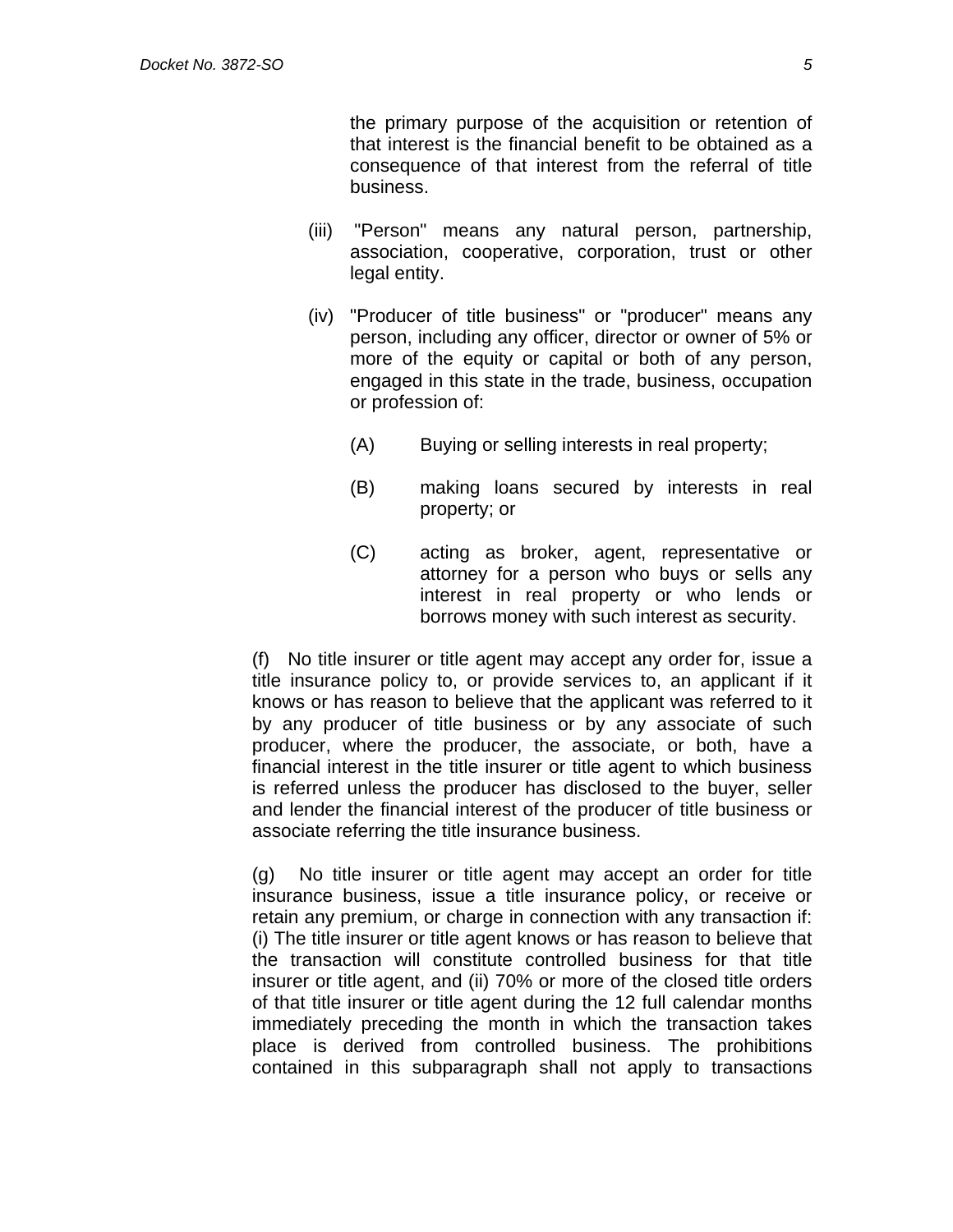involving real estate located in a county that has a population, as shown by the last preceding decennial census, of 10,000 or less.

- 11. K.S.A. 2007 Supp. 40-4909 states, in relevant part:
	- (a) The commissioner may deny, suspend, revoke or refuse renewal of any license issued under this act if the commissioner finds that the applicant or license holder has:
		- (2) Violated:

 Any provision of chapter 40 of the Kansas Statutes Annotated, and amendments thereto, or any rule and regulation promulgated thereunder.

- (d) The license of any business entity may be suspended, revoked or refused renewal if the insurance commissioner finds that any violation committed by an individual licensee employed by or acting on behalf of such business entity was known by or should have been known by one or more of the partners, officers or managers acting on behalf of the business entity and:
	- (1) Such violation was not reported to the insurance commissioner by such business entity; or

 (2) such business entity failed to take any corrective action.

- (e) None of the following actions shall deprive the commissioner of any jurisdiction or right to institute or proceed with any disciplinary proceeding against such license, to render a decision suspending, revoking or refusing to renew such license, or to establish and make a record of the facts of any violation of law for any lawful purpose:
	- (1) The imposition of an administrative penalty under this section;
- (h) In lieu of taking any action under subsection (a), the commissioner may:
	- (1) Censure the person; or
	- (2) issue an order imposing an administrative penalty up to a maximum of \$500 for each violation but not to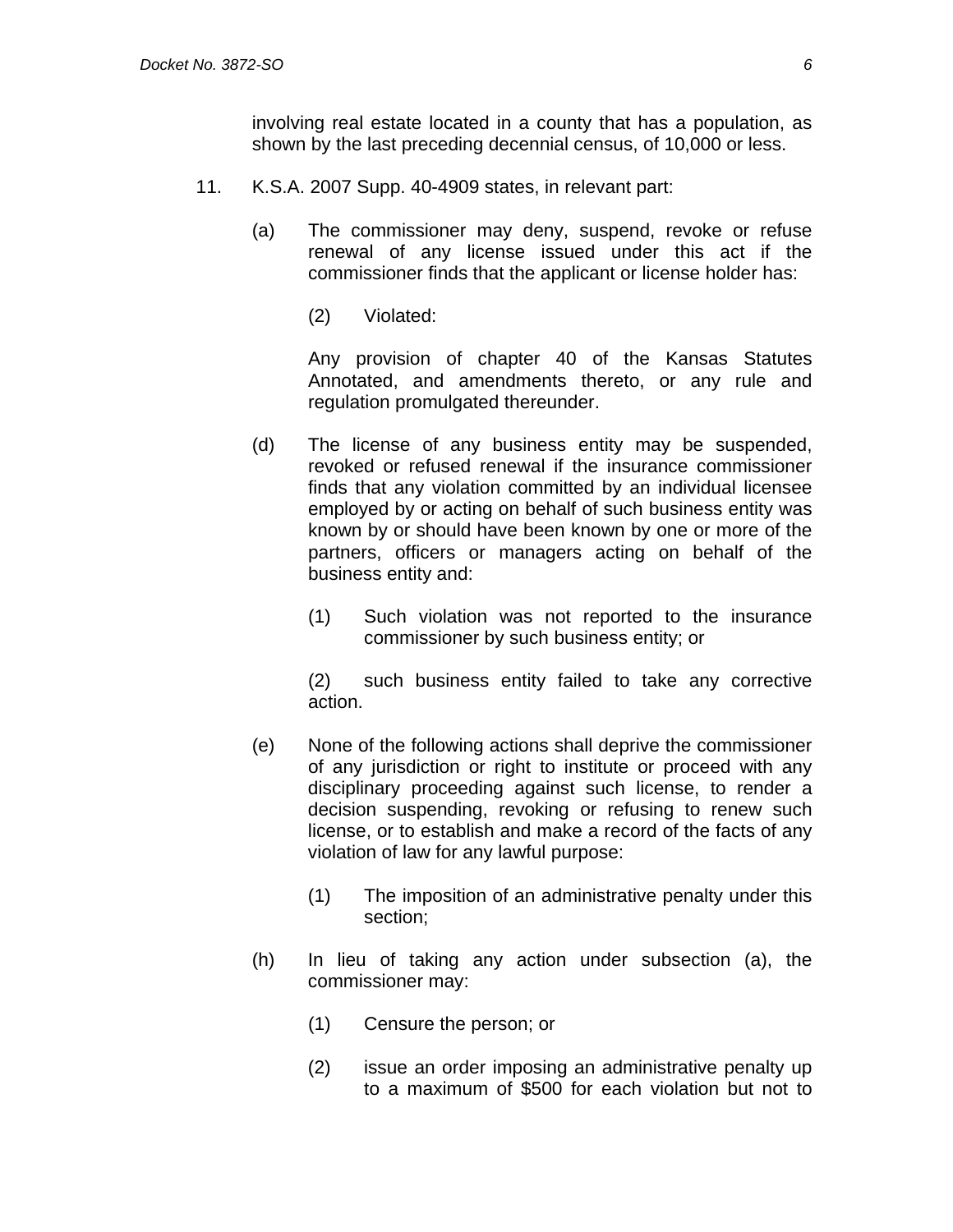exceed \$2,500 for the same violation occurring within any six consecutive calendar months from the date of the original violation unless such person knew or should have known that the violative act could give rise to disciplinary action under subsection (a). If such person knew or reasonably should have known the violative act could give rise to any disciplinary proceeding authorized by subsection (a), the commissioner may impose a penalty up to a maximum of \$1,000 for each violation but not to exceed \$5,000 for the same violation occurring within any six consecutive calendar months from the date of the imposition of the original administrative penalty.

### **Conclusions of Law**

12. The Commissioner has jurisdiction over Respondent as well as the subject matter of this proceeding, and such proceeding is held in the public interest.

13. Based on the facts and circumstances set forth herein, it appears that The Settlement Group, Inc. engaged in a controlled business arrangement; that The Settlement Group, Inc. failed to file in a timely manner a Controlled Business Report for the years 2005, 2006, and 2007; and that The Settlement Group, Inc. failed to submit an audit for the years 2005, 2006, and 2007.

# **IT IS THEREFORE ORDERED BY THE COMMISSIONER OF INSURANCE THAT:**

1. The Settlement Group, Inc. shall remit to the Kansas Insurance Department an administrative penalty in the sum of one thousand dollars (\$1,000) for violating K.S.A. 40-952(c), 40-1137(d), and 40-2404(14)(g).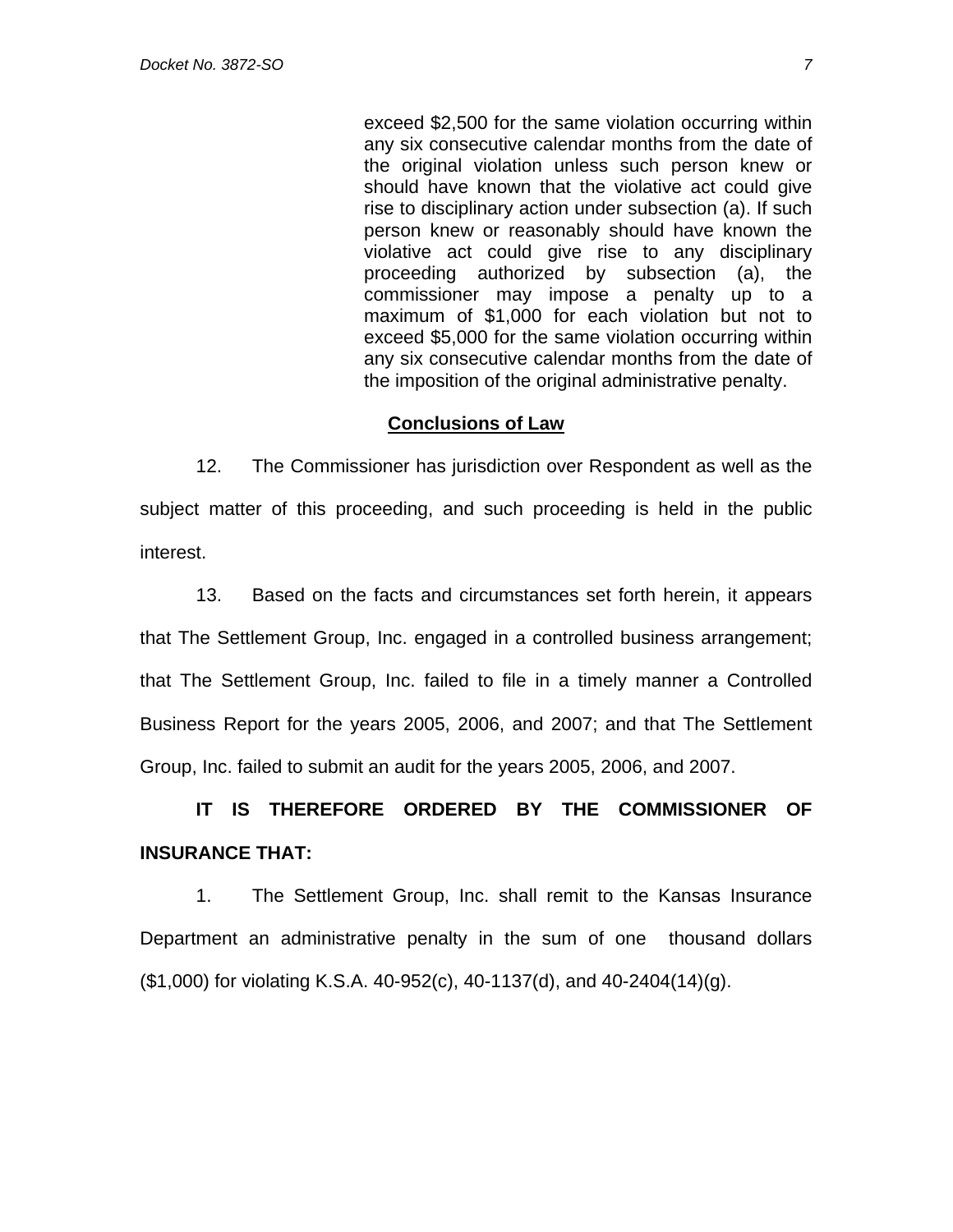2. The Commissioner of Insurance retains jurisdiction over this matter to issue any and all further Orders deemed appropriate or to take such further action as necessary to dispose of this matter.

#### **Notice of Right to Hearing or Appeal**

You are entitled to a hearing pursuant to K.S.A. 77-537, the Kansas Administrative Procedure Act. If you desire a hearing, you must file a written request for a hearing with:

> John W. Campbell, General Counsel Kansas Insurance Department 420 S.W. 9th Street Topeka, Kansas 66612.

This request must be filed within fifteen (15) days from the date of service of this Order. If you request a hearing, the Kansas Insurance Department will notify you of the time and place of the hearing and information on the procedures, right of representation, and other rights of parties relating to the conduct of the hearing, before commencement of same.

If a hearing is not requested in the time and manner stated above, this Order shall become effective as a Final Order upon the expiration of time for requesting a hearing, pursuant to K.S.A. 77-613. In the event that you file a petition for judicial review, pursuant to K.S.A. 77-613(e), the agency officer to be served on behalf of the Kansas Insurance Department is:

> John W. Campbell, General Counsel Kansas Insurance Department 420 S.W. 9th Street Topeka, Kansas 66612.